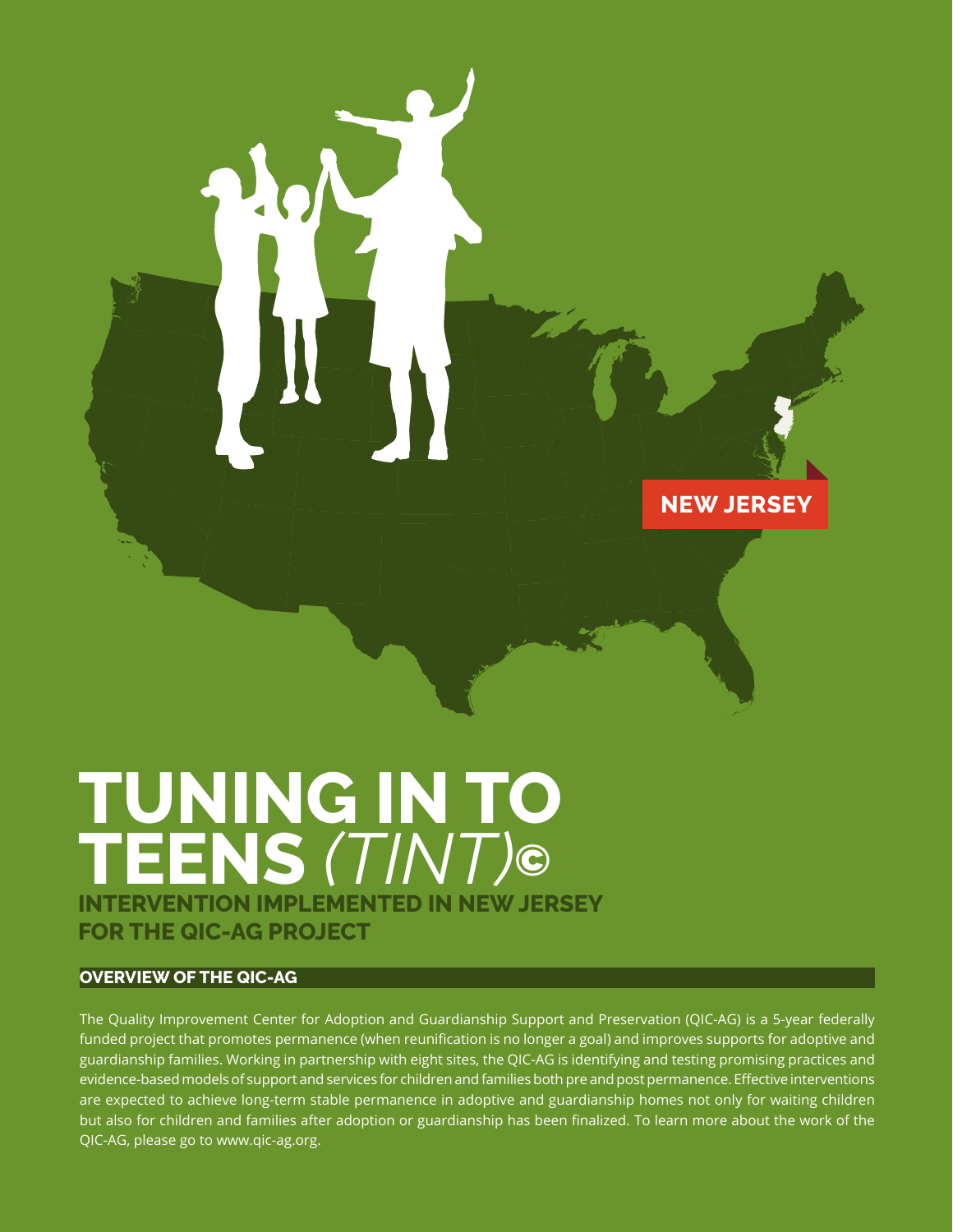



The QIC-AG created a Permanency Continuum Framework to help structure work with sites and families pre and post permanence. The Continuum Framework was developed on the premise that children in adoptive or guardianship families fare better when their families are fully prepared and supported to address issues before they arise, and if issues arise, before they escalate into a crisis. The Continuum Framework is comprised of eight intervals; three intervals start prior to finalization (*stage setting, preparation,* and *focused services*); three intervals continue after finalization and focus on prevention services (*universal, selective,* and *indicated services*); and the last two intervals focus on the provision of *intensive services* and *maintenance of permanence*.

New Jersey is implementing an intervention that falls into the **selective interval** on the Permanency Continuum Framework. Selective interventions are prevention efforts targeted at families with characteristics known at the time of finalization that may put them at an elevated risk for discontinuity (instability)1.Decades of child welfare research have yielded significant insight into these characteristics which are then used to identify children and families for proactive outreach.

*Tuning in to Teens (TINT)* © was developed at the Mindful Centre of the University of Melbourne. *TINT* is an emotion coaching program designed for parents of youth ages 10–18 years. The program equips parents with strategies for responding empathically to their adolescent's emotions with the aim of increasing communication and parentyouth connections, increasing parents' awareness of their own meta-emotions, and thereby enhance the emotional competence of teens. *TINT* coaching is facilitated for caregivers in six to eight sessions; the eight-session format has been used with caregivers of teens with more complex issues.

*TINT* training staff receive a 2-day, 14-hour *TINT* training workshop. The *TINT* training manual fully supports the implementation of the intervention, including organizing the coaching strategies into core practice components that are repeated in each session. The manual includes a CD of resources, including PDF files of handouts and customizable Word templates for resources such as the recruitment letter, session plan, session fidelity checklist, and certificate of program completion. The *TINT* program uses a small-group format with approximately 7 to 10 participants and one facilitator. *TINT* can also be conducted in residential treatment centers with child care providers.

The *TINT* curriculum is highly interactive, and therefore, it is critical to conduct the intervention in a space that allows participants to move around freely. The room needs to have chairs and tables that can be easily reconfigured as needed. In addition, to show online video examples of key content, the space needs to be equipped with a computer, projector, and screen. At the end of each session, facilitators complete a brief fidelity checklist indicating if they completed all activities for that session as described in the *TINT* manual.

OVERVIEW OF INTERVENTION SELECTED BY NEW JERSEY AS DESIGNED BY THE DEVELOPER



<sup>1</sup> Post-permanency discontinuity encompasses the following: displacement (child no longer in the physical custody but guardianship/parental rights remain intact); post-adoption placement; dissolution (guardianship or adoption legally terminated for reason other than parent death or incapacitation); and subsidy ended prematurely (subsidy payment ends prior to the child reaching age 18; may be related to child's absence from household or caregiver death).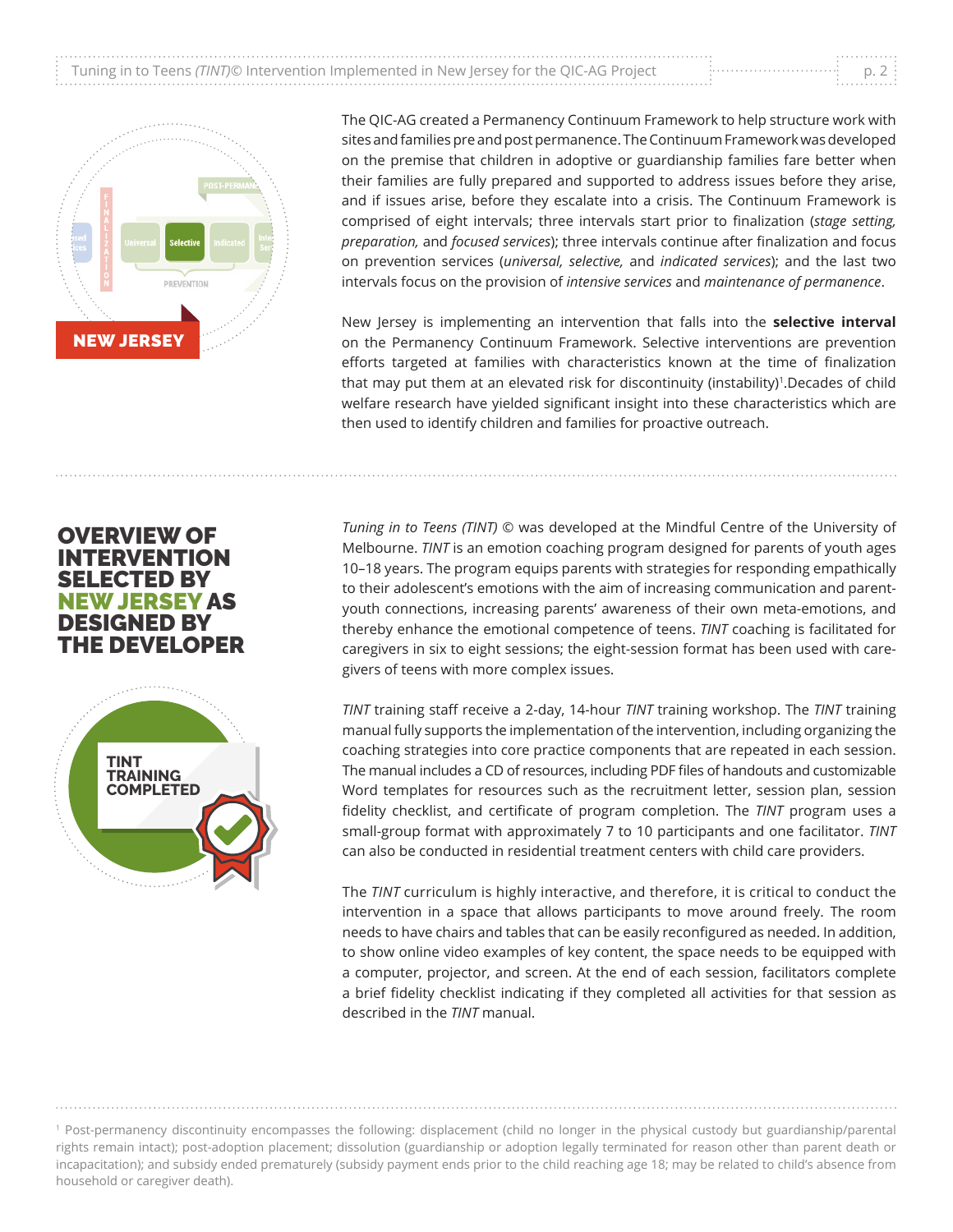|                                                                                                        | .   |
|--------------------------------------------------------------------------------------------------------|-----|
| $\frac{1}{2}$ Tuning in to Teens (TINT)© Intervention Implemented in New Jersey for the QIC-AG Project | n R |
|                                                                                                        |     |

## WHY *TINT* WAS SELECTED BY NEW JERSEY

Feedback from adoptive parents and guardians in New Jersey indicated concerns about whether they were adequately prepared to parent their children through the unique challenges faced by adolescents who joined their family through adoption or guardianship placements. Additionally, these parents and guardians expressed a desire to engage with other adoptive parents and guardians during challenging developmental periods. This feedback was especially critical in light of findings from research conducted in New Jersey that found the likelihood of post-permanency discontinuity is highest among adolescents. These factors contributed to the selection of *TINT* by the New Jersey QIC-AG team. New Jersey offers *TINT* statewide to adoptive and guardianship families (i.e., families with a child they adopted or for whom the parents assumed Kinship Legal Guardianship) whose children are aged 10–13 years, and who are receiving an adoption/guardianship subsidy. In addition, families eligible to participate in *TINT* must meet one of the following criteria:

- » At the time of the adoption or Kinship Legal Guardianship (KLG) finalization, the child was 6–13 years old;
- » While the child was in the foster care system, the child was placed in group care.

The *TINT* project will also serve adoptive families whose children are currently age 10–13 years, and who were adopted through a private domestic or intercountry process.

The anticipated short-term outcomes include the following:

# **SHORT-TERM OUTCOMES**

- » **decreased** child behavioral issues
- » improved family interactions or sense of belonging; and » **increased caregiver commitment**
- » **improved** family interactions or sense of belonging **propriate**
- » **improved relationships between the parent/guardian and the child**

## ADAPTATIONS MADE TO *TINT*



As a condition of using *TINT*, the developer reserved the right to approve all adaptations made to the program. This right-of-approval maintains the intervention's integrity and fidelity to the model. The original *TINT* program is targeted broadly to parents of adolescents; therefore, the New Jersey site team adapted the program to address issues related to families formed through adoption or guardianship. New Jersey developed a series of adoption, kinship, guardianship overlays to the *TINT* manual to ensure both the *TINT* curriculum and the facilitators delivering *TINT* were sensitive to the unique needs of these families. These overlays were created based on feedback from a review of the *TINT* manual by a group of stakeholders recruited by the New Jersey site team; the stakeholders included foster/adoptive parents and child welfare professionals. These stakeholders reviewed the *TINT* manual to determine if the curriculum was sensitive to the needs of adoptive and guardianship families, or what adaptations were needed. The stakeholder group determined that although the training content was not specifically designed for adoptive and guardianship families, the curriculum could competently be used with adoptive and guardianship families. The stakeholders recommended that adoption and guardianship competent overlays

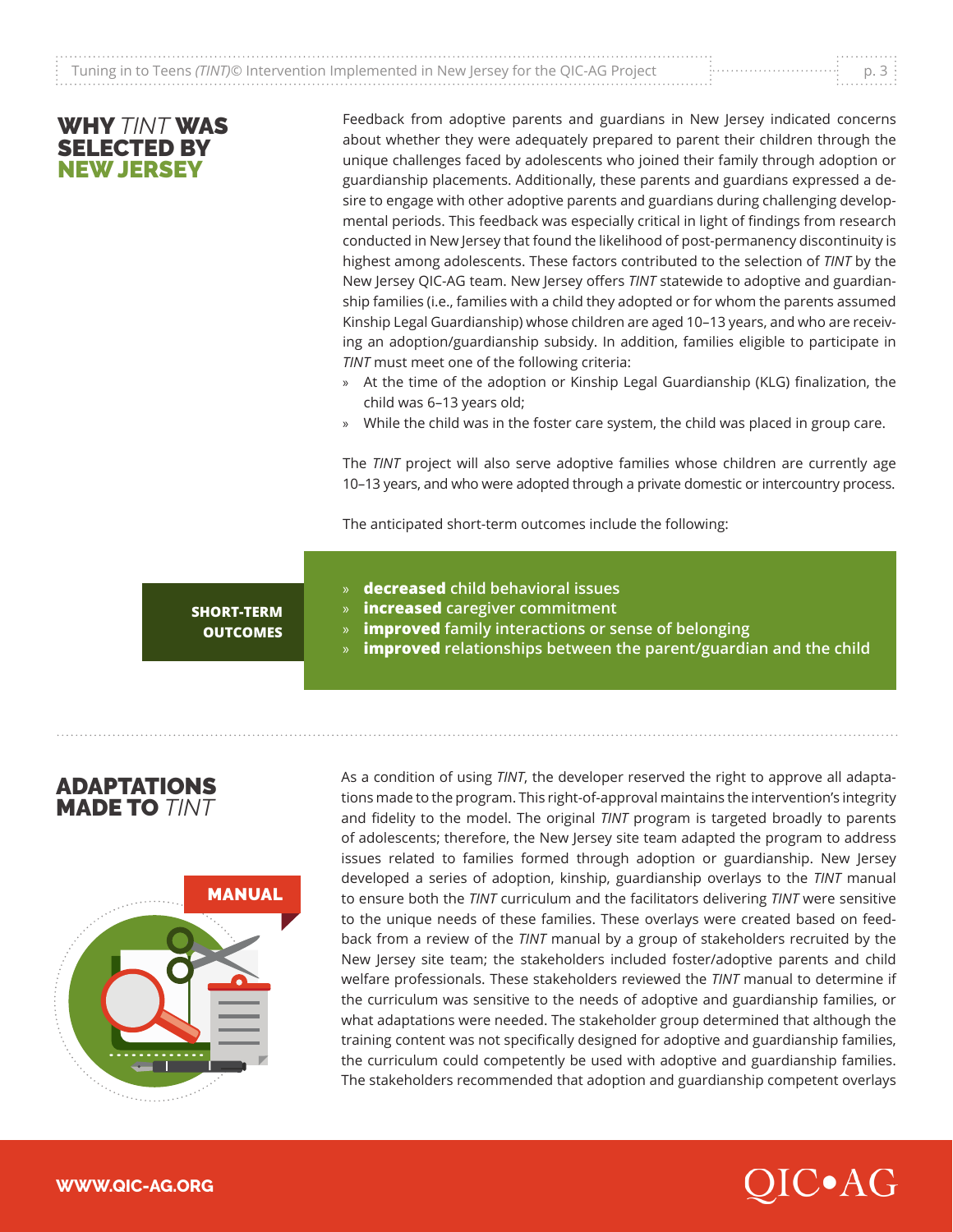|                                                                                          | . |
|------------------------------------------------------------------------------------------|---|
|                                                                                          |   |
| Tuning in to Teens (TINT)© Intervention Implemented in New Jersey for the QIC-AG Project |   |
|                                                                                          | . |

be created that expanded upon or highlighted issues that might differentially impact adoptive and guardianship families. The overlays included topics such as attachment, identity, separation, and loss. In addition to the overlays, the stakeholders recommended additional handouts with enhanced information on adoption, guardianship, and kinship. These adaptations and extra materials required additional session time to cover sensitive topics for this target population; therefore, the site team added a seventh week to their *TINT* program schedule.

#### **OVERVIEW OF RECRUITMENT**

To select the sample of eligible caregivers, the New Jersey Department of Children and Families worked with Rutgers University on participant recruitment. This process included mapping the addresses of adoptive/guardianship families (address at the time of finalization) to determine locations of clusters of families who met the *TINT* eligibility criteria. Mapping helped the New Jersey site team organize the rollout of *TINT* to the counties and also helped in determining the specific locations within the counties where *TINT* workshops would be offered.

Prior to beginning the actual recruitment, the site team made decisions about the program design to encourage enrollment. Careful consideration was given to session logistics such as timing of the sessions during the year, session length, place, location, and child care. In addition, the site team carefully considered the image of *TINT* created and conveyed in recruitment materials to ensure the program would be perceived positively and would appeal to the needs and interests of the target population. Ultimately, the site team made the following decisions about how the *TINT* program would be represented:

 $\mathcal{L}_{\mathcal{A}}$  and that focused on normalizing materials were created that focused on normalizing the sup-

- $\alpha$  ) the program was offered as a  $7-$ week course, comprising seven consecutive work-consecutive work-consecutive work-consecutive work-consecutive work-consecutive work-consecutive work-consecutive work-consecutive wor » Sessions were called "workshops."
- »  $\;$  Engaging marketing materials were created that focused on normalizing the support needs of parents  $\;$  $\mathcal{L}_{\mathcal{A}}$  for travel and childcare were provided to ensure that  $\mathcal{L}_{\mathcal{A}}$ of teens.
- » The program was offered as a 7-week course, comprising seven consecutive workshops, held once a bursement was divided at distributed at distributed at distributed at different times over the course of the course of the course of the course of the course of the course of the course of the course of the course of the c week from 6:30 PM to 8:30 PM.
- » Reimbursements (\$150) for travel and childcare were provided to ensure that parents could attend the  $\,$ workshops without impacting their budgets. The reimbursement was divided and distributed at different times over the course of the program.  $\hbox{D}$
- » Childcare was not provided on site.
- » Dinner was provided each week.

#### **DECISIONS**

Eight weeks in advance of the *TINT* start date, eligible adoptive/guardianship families were contacted via a series of phone calls, letters, and e-mails. To foster enrollment, an introductory flyer and letter were sent to families describing the *TINT* program. These letters were followed by phone calls from staff from the Adoption Subsidy Unit. A deliberate decision was made to use the adoption staff because, in many instances, the staff were familiar to the families, and the site team felt this familiarity would help increase participation. Once a family registered for the program, they received followup reminders via mail and phone to encourage attendance. The outreach process was designed to yield four to six contacts or "touches" with families.



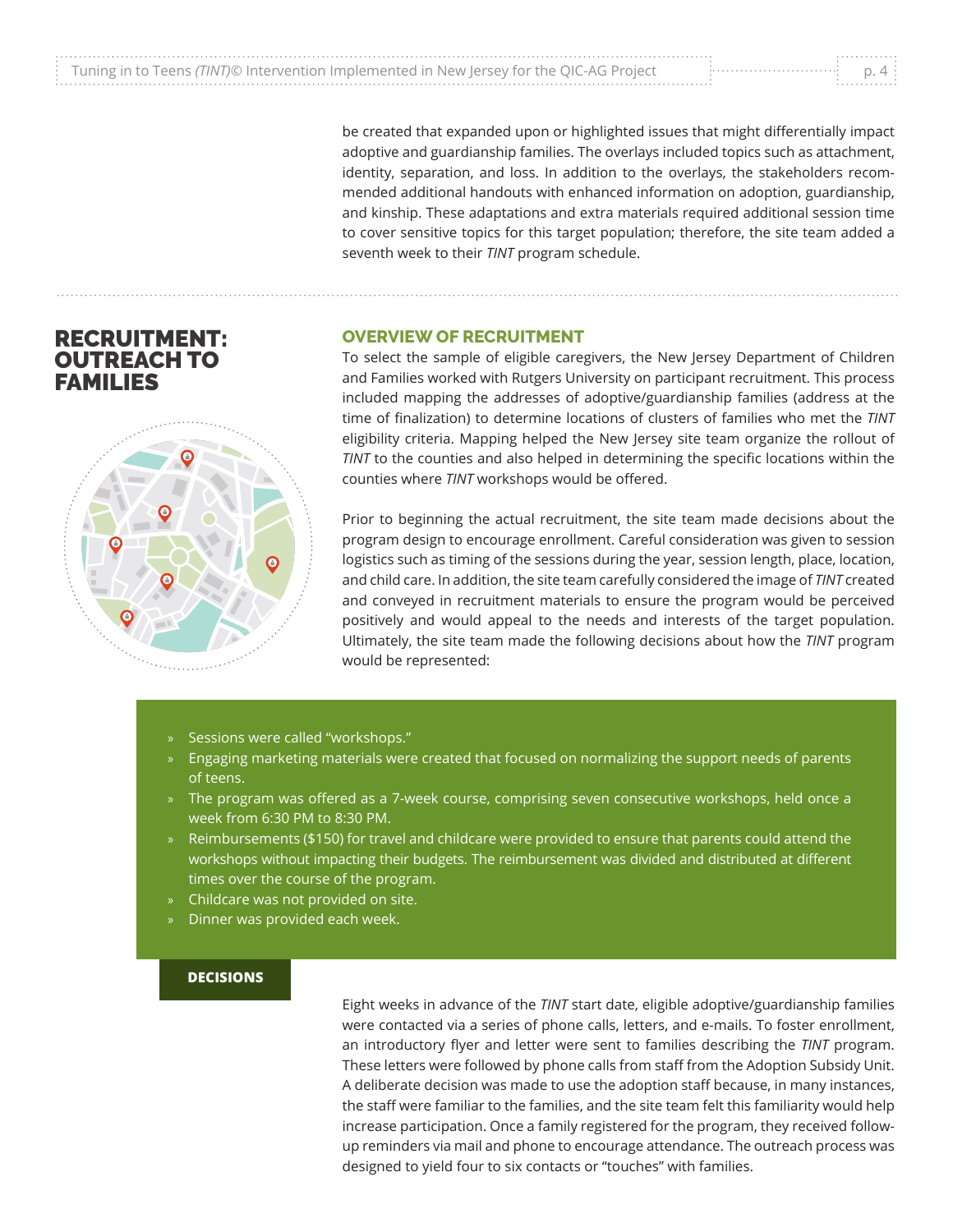|                                                                                          | . |
|------------------------------------------------------------------------------------------|---|
| Tuning in to Teens (TINT)© Intervention Implemented in New Jersey for the QIC-AG Project |   |
|                                                                                          | . |



## **REFINEMENTS TO RECRUITMENT**

Once the outreach process began, it was clear that modifications were needed. The site team determined that asking families to commit to participating in *TINT* after one phone call might lead to less than a sincere agreement. Therefore, the protocol was modified so that families who had expressed an interest in participating received a follow-up phone call one week later, so they could ask questions as well as reaffirm their commitment. Those who expressed a commitment to attending *TINT*, were asked to place their dinner order for the first meeting. This protocol was based on the rationale that if participants knew a dinner had been purchased just for them, then they would be more likely to attend, thus increasing program attendance. In addition, a letter with detailed information about the workshops, including directions to the meeting site, was mailed to the parent or guardian so that it would arrive a few days before the workshop. The site team developed and timed the mailing of the printed materials to minimize logistic barriers to attending training.

## RETENTION: KEEPING FAMILIES CONNECTED TO THE PROCESS

**using the** *TINT* **strategies even 30% of the time has an impact on a teen's emotional competence**

New Jersey was invested in ensuring that families that started *TINT* participated in all seven *TINT* workshop sessions. *TINT* facilitators endeavored to create an environment in which all participants felt emotionally safe and felt a sense of community. To accomplish this goal, participants shared the dinner meal each week. During the first workshop session, each parent and guardian was given a brief time to tell the story of his or her family. As relationships began to form, participants were encouraged to share their contact information with each other, and to work together to organize a final potluck dinner for the last session. Parents/guardians were given copies of the New Jersey Post Adoption/KLG service booklet that provides information on all support services offered to adoptive/guardianship families, and a book that supports the concepts covered in *TINT*. In addition, participants were given the opportunity to attend the local adoption conference free of charge.

The New Jersey site typically uses two facilitators for each *TINT* workshop (designed to be one Post Adoption Clinician and one Public Child Welfare staff). The facilitators are diverse in terms of age and ethnicity and experience. To foster a sense of community and connection within the group, the same two facilitators deliver all seven *TINT* sessions. In addition, to encourage and support ongoing participation, the facilitators work to connect with families, including reaching out to families who miss a session to check in and try to make arrangements for the family to come early to the next class and catch up on information they missed.

The design and organization of *TINT* encourages retention. The sessions are designed to be interactive and dynamic, providing information that can be immediately applied. Families are encouraged to learn that using the *TINT* strategies even 30% of the time has an impact on a teen's emotional competence. The expectations of using *TINT* strategies are feasible and manageable; while it may not replace current parenting style, families who use *TINT* may see immediate impact and therefore, may use it more often as it continues to be successful.